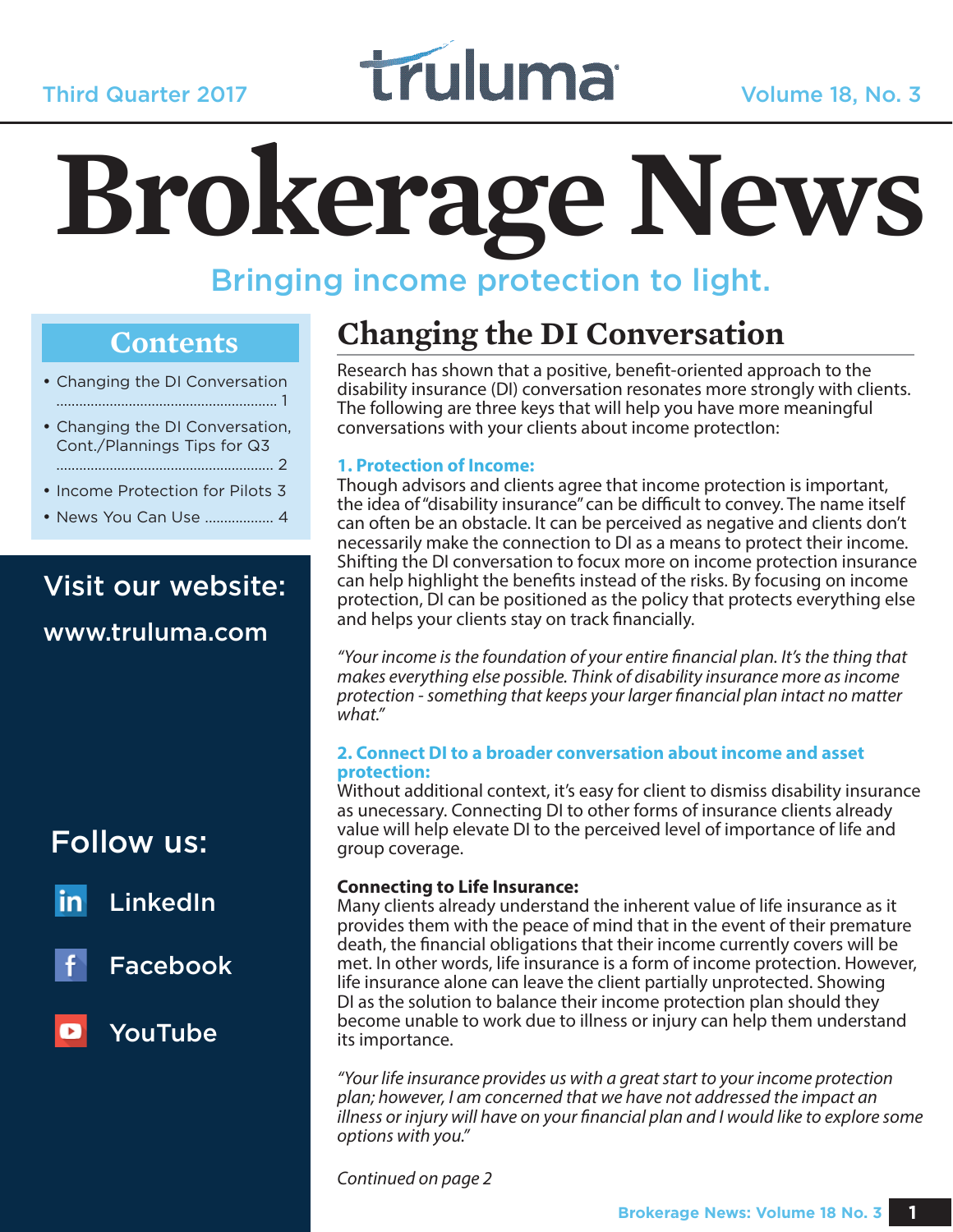## **Changing the DI Conversation, Continued**

#### **Connecting to Group DI:**

Chances are many clients in your target audience have group disability coverage through their employer. However, many may not understand what group coverage offers or how an individual policy is different. This misunderstanding can easily be turned into an opportunity for you to explain the details of the group policy to the client. Explaining the income gap that most group coverage leaves is one of the most important points of the DI conversation. Simply pointing out the shortcomings of group coverage can turn clients off and create an unnecessary stumbling block in the conversation. Clients don't want to be made to feel like they've made a poor decision by having group coverage. A better approach would be to reframe individual DI as a complement to group coverage for clients who may need a little more protection.

"The coverage provided by your employer provides us with a great foundation for your income protection plan. There are some options available that allow us to enhance what is provided by your employer that I feel are important for us to consider."

#### **3. Stability:**

Too often, today's disability insurance conversations are grouned in what clients see as "scare tactics" language that focuses on the dangers of not have DI. Clients are asked to imagine scenarios where they can't pay their mortgage, can no longer save for their children's education or have to tap into financial reserves to make ends meet. Conversely, clients often see overly aspirational language — language that highlights protecting dreams and taking lofty vacations — as out of place or inappropriate in the context of disability. Using extreme language to sell DI only increases client suspicion, diminishes trust and creates an unnecessary road block.

## **Planning Tips for Q3**

With the start of a new quarter, here are some sales planning tips you can use to help you sell more income protection to your clients.

#### **Overhead Expense Conversations:**

Make a point of having a conversation with all of your small business owner clients about their need for overhead expense coverage. This coverage helps owners keep their businesses running when they are too sick or hurt to work. Covered expenses are typically those that are tax deductible for federal income tax purposes, such as premiums for malpractice insurance, mortgage/rent, salaries, utilities, water and more.

#### More discounts in more places<sup>1</sup>:

There are a variety of discounts available in the individual DI marketplace that can be taken advantage of by your clients with your help. Look for opportunities to use the following discounts:

- **Affiliation Discount:** Discounts for three or more individuals with a professional affiliation.
- **Association Discount:** Discounts for approved associations.
- **Multi-Life Discount:** Discounts for three or more employees with a common employer.
- **Business Owner Discount:** Business Owner Discounts and Upgrades are available to most small business owners that have at least one full-time employee.
- **Multi-Product Discounts:** Discounts are available for business owners that purchase more than one disability insurance product (i.e., Individual  $DI + BOE$ ).

#### **Take advantage of bonus programs:**

Standard, Principal and Illinois Mutual have production-based bonus programs that allow you to increase the revenue generated by your efforts. We can provide you with a customized report to help you take advantage of these programs.

1 Discounts may not be available with all carriers, in all states or for all occupations. Contact Truluma for details.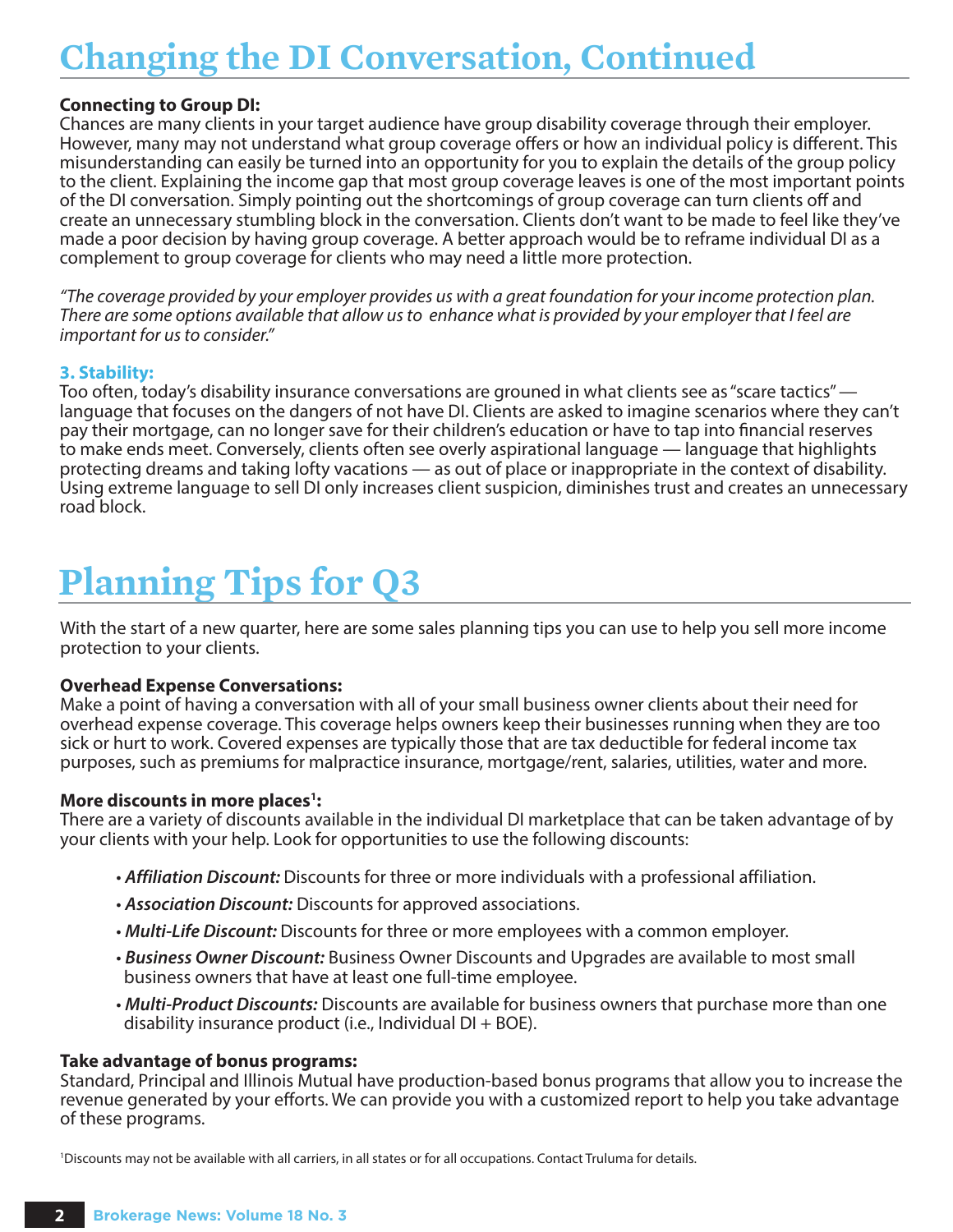## **Income Protection for Pilots**

As important as life insurance is to professional aviators, disability income protection is equally as imperative. Whether a pilot flies for a commercial outfit, is self-employed as a crop duster or does heavy-lift work in a helicopter, the reality of disablement exists among every class of aviator. Due to accident or illness, there is always an imminent threat of short-term and long-term loss of income, resulting in an immediate change in lifestyle and potential financial devastation to one's family.

Built upon the chassis of personal disability insurance products, Petersen International Underwriters offers expanded Loss of License insurance which has become the new standard of financial protection in the aviation world.

The Loss of License product is the most comprehensive pilot disability plan in the market. It was developed to protect the income of a pilot in case of the suspension or revocation of the pilot's medical certificate by a governing body (FAA or foreign counterpart) due to an injury or illness. Its protective umbrella reaches past the realm of traditional disability insurance with a platform of benefits specifically designed with professional aviators in mind.

Underwriters created Loss of License insurance as an improvement upon standard disability policy wordings and definitions to not only cover those conditions usually indemnified by a common DI policy, but to also protect against occurrences that would result in the temporary suspension of a pilot's medical certification which would not fall under usual disability wordings.

#### **Tip:**

When we think about professional pilots we usually think of those who fly commercial airlines. However, there are a wide variety of career opportunities within the aviation field. The Loss of License insurance plan is designed to cover many of these occupations, which include:

- Commercial Pilots
- Corporate pilots
- Cargo pilots
- Aerial applicators
- Agricultural pilots
- Firefighter pilots
- Air show pilots
- Test pilots
- Air ambulance pilots
- Helicopter pilots



Common examples of conditions that frequently result in Loss of License claims are elevations in blood pressure, heart attacks, elevations in blood sugar as well as diseases like Parkinson's. Under a standard personal disability policy, the above listed conditions wouldn't necessarily be considered qualifying events for DI claims without the manifestation of debilitating symptoms. However, just the presence of those conditions can be reason enough for the medical grounding of a pilot by the FAA or other governing body. Under the protection of Petersen's Loss of License policy, such conditions are deemed disabling events if a pilot loses certification.

Loss of License insurance can be offered to any class of professional aviator with rates in line with traditional pilot disability products. Policies are available on a fully underwritten, simplified-issue individual or guaranteed-issue group basis.